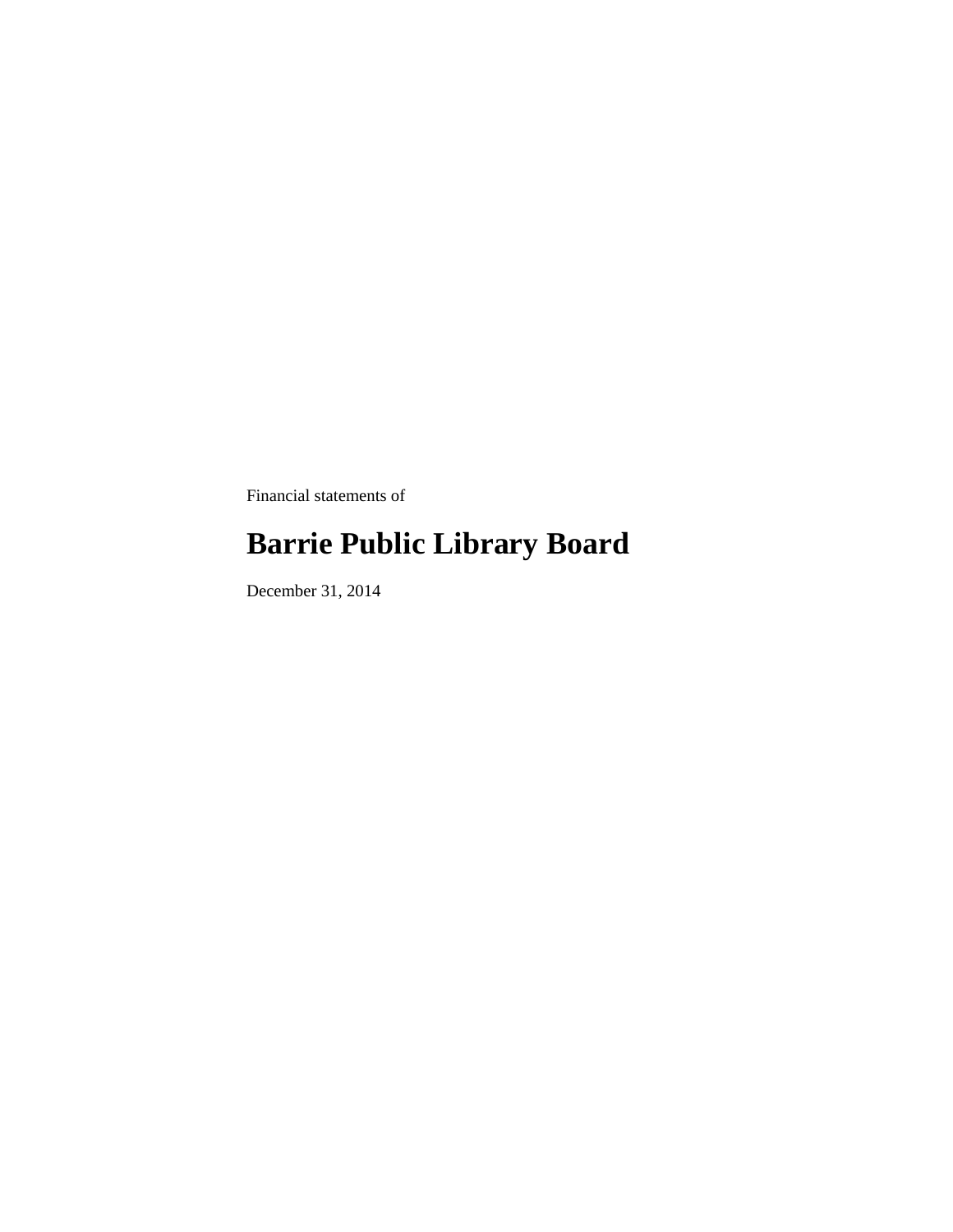December 31, 2014

### Table of contents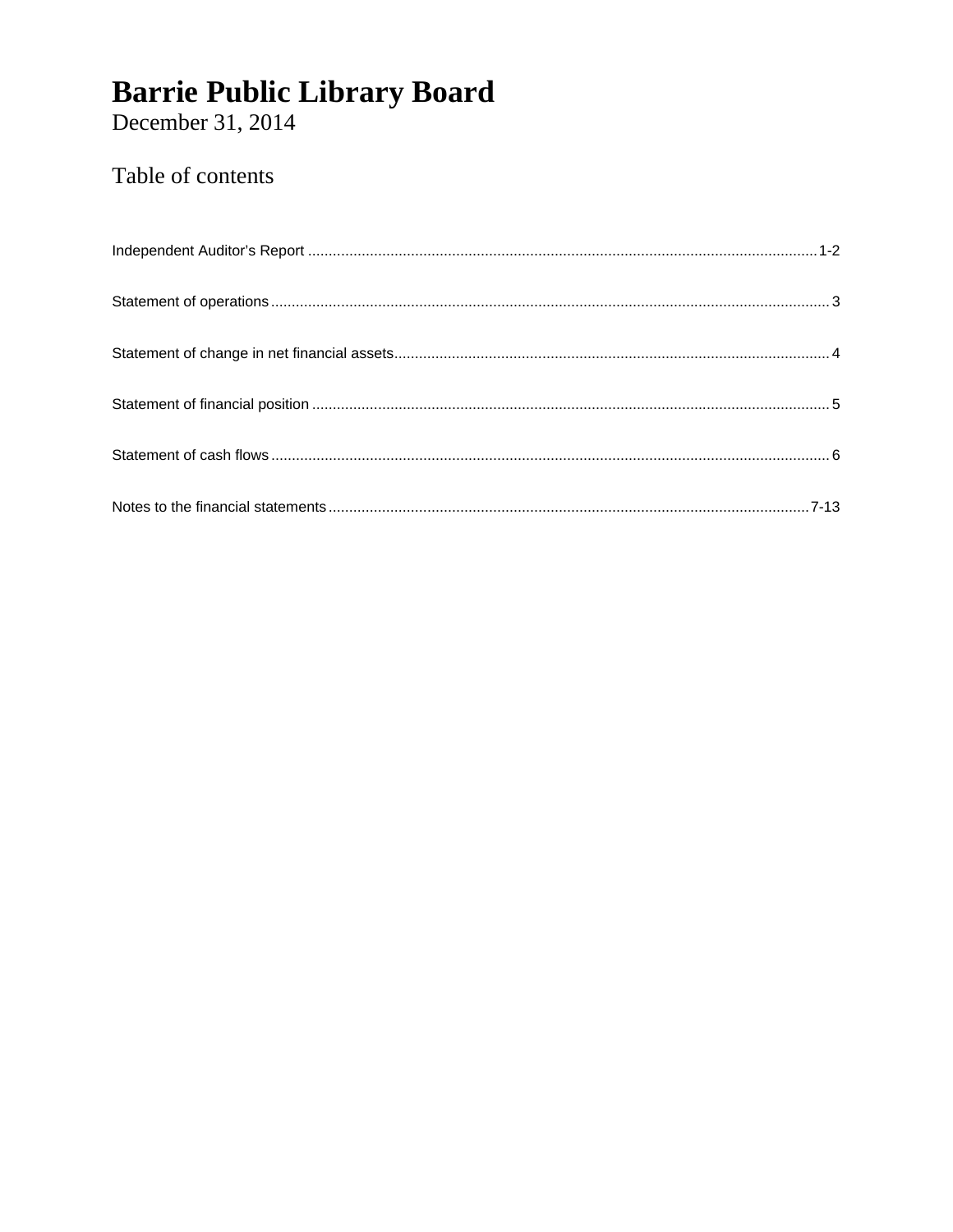# Deloitte.

Deloitte LLP 5140 Yonge Street Suite 1700 Toronto ON M2N 6L7 Canada

Tel: 416-601-6150 Fax: 416-601-6151 www.deloitte.ca

### **Independent Auditor's Report**

To the Board of Trustees of the Barrie Public Library Board

We have audited the accompanying financial statements of the Barrie Public Library Board which comprise the statement of financial position as at December 31, 2014, and the statements of operations, change in net financial assets and cash flows for the year then ended, and a summary of significant accounting policies and other explanatory information.

#### **Management's Responsibility for the Financial Statements**

Management is responsible for the preparation and fair presentation of these financial statements in accordance with Canadian public sector accounting standards, and for such internal control as management determines is necessary to enable the preparation of financial statements that are free from material misstatement, whether due to fraud or error.

#### **Auditor's Responsibility**

Our responsibility is to express an opinion on these financial statements based on our audit. We conducted our audit in accordance with Canadian generally accepted auditing standards. Those standards require that we comply with ethical requirements and plan and perform the audit to obtain reasonable assurance about whether the financial statements are free from material misstatement.

An audit involves performing procedures to obtain audit evidence about the amounts and disclosures in the financial statements. The procedures selected depend on the auditor's judgment, including the assessment of the risks of material misstatement of financial statements, whether due to fraud or error. In making those risk assessments, the auditor considers internal control relevant to the entity's preparation and fair presentation of the financial statements in order to design audit procedures that are appropriate in the circumstances, but not for the purpose of expressing an opinion on the effectiveness of the entity's internal control. An audit also includes evaluating the appropriateness of accounting policies used and the reasonableness of accounting estimates made by management, as well as evaluating the overall presentation of the financial statements.

We believe that the audit evidence we have obtained is sufficient and appropriate to provide a basis for our qualified audit opinion.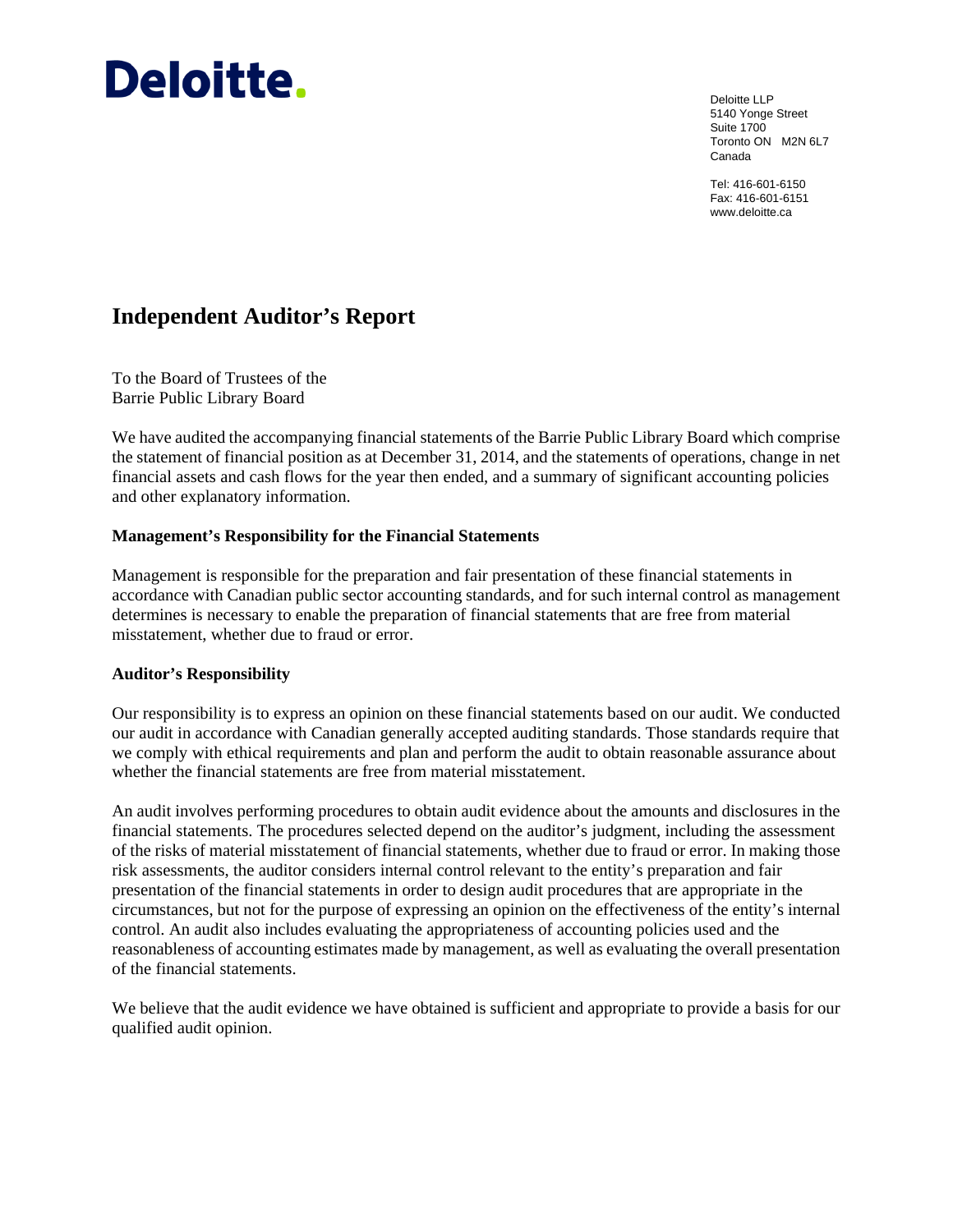#### **Basis for Qualified Opinion**

In common with similar organizations, Barrie Public Library Board derives revenue from fines, donations and fundraising activities, the completeness of which is not susceptible to satisfactory audit verification. Accordingly, our verification of these revenues was limited to the amounts recorded in the records of Barrie Public Library Board and we were not able to determine whether any adjustments might be necessary to fines, donations and fundraising revenues, annual surplus and cash flows from operations for the years ended December 31, 2014 and December 31, 2013, financial assets as at December 31, 2014 and December 31, 2013 and accumulated surplus as at January 1 and December 31 for both the 2014 and 2013 years. Our audit opinion on the financial statements for the year ended December 31, 2013 was modified accordingly, because of the possible effects of this scope limitation.

#### **Qualified Opinion**

In our opinion, except for the possible effects of the matter described on the Basis for Qualified Opinion paragraph, the financial statements present fairly, in all material respects, the financial position of Barrie Public Library Board as at December 31, 2014 and the result of its operations and its cash flows for the year then ended in accordance with Canadian public sector accounting standards.

Deloitte LLP

Chartered Professional Accountants, Chartered Accountants Licensed Public Accountants May 28, 2015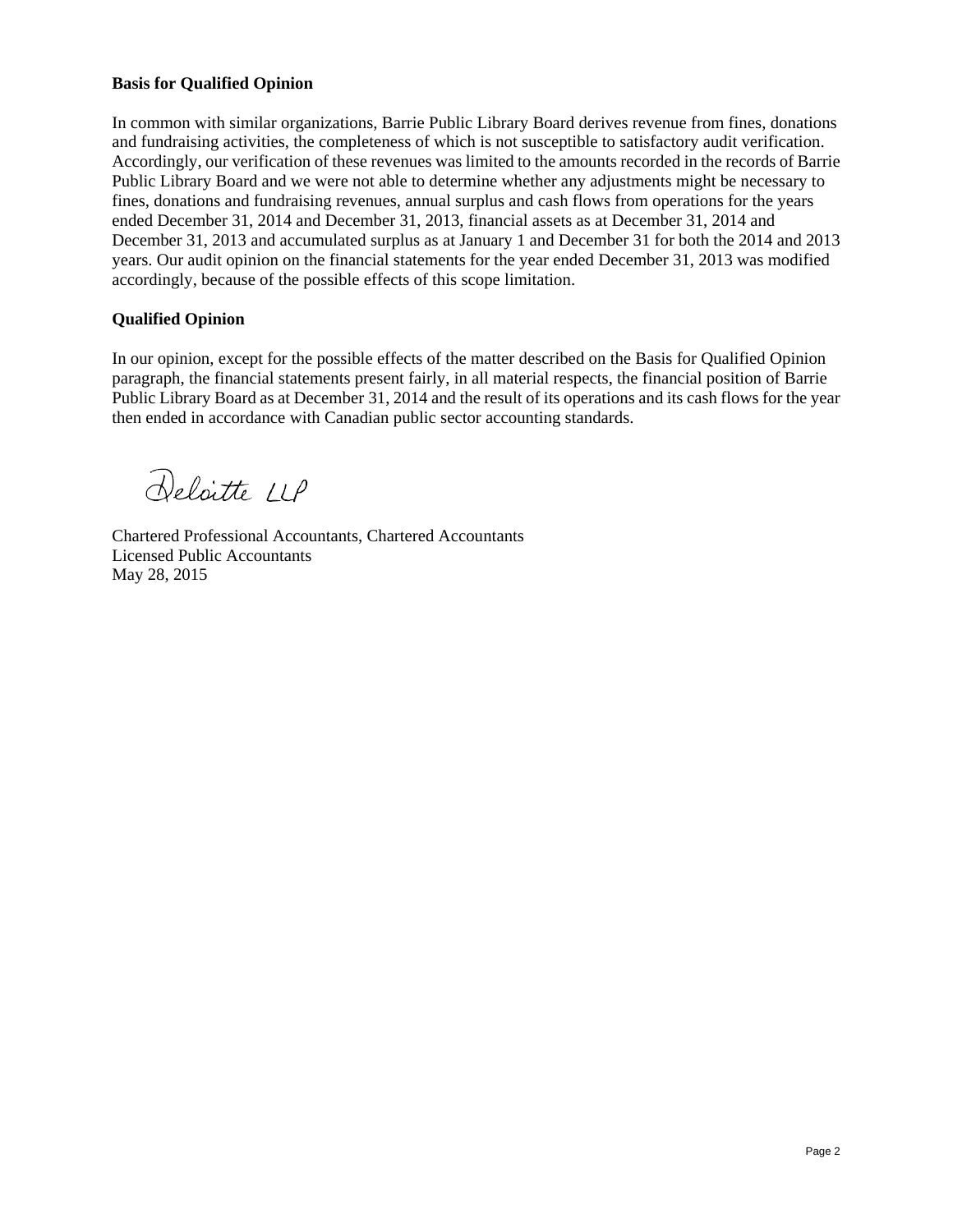Statement of operations year ended December 31, 2014

|                                              | <b>Budget</b> |            |                         |
|----------------------------------------------|---------------|------------|-------------------------|
|                                              | (Note 8)      | 2014       | 2013                    |
|                                              | \$            | \$         | $\overline{\mathbb{S}}$ |
| <b>Revenue</b>                               |               |            |                         |
| Municipal contribution (Note 2)              | 6,428,581     | 6,429,581  | 6,237,377               |
| Development charges (Note 2)                 | 172,000       | 172,000    | 225,000                 |
| Provincial grant                             | 271,808       | 271,808    | 271,808                 |
| Miscellaneous grant                          |               | 4,136      | 10,843                  |
| Contract receipt - Township of Oro-Medonte   | 149,143       | 149,143    | 142,041                 |
| Fines                                        | 100,000       | 111,789    | 121,252                 |
| Programs fees                                | 46,000        | 41,462     | 46,083                  |
| Donations                                    |               | 25,761     | 112,536                 |
| Fundraising revenue, cafe and boutique sales |               | 116,321    | 94,774                  |
| Interest                                     |               | 20,674     | 19,521                  |
|                                              | 7,167,532     | 7,342,675  | 7,281,235               |
|                                              |               |            |                         |
| Expenses                                     |               |            |                         |
| Amortization                                 | 984,322       | 984,322    | 903,914                 |
| Fundraising, cafe and boutique expenses      |               | 63,647     | 64,265                  |
| Maintenance                                  | 322,847       | 283,958    | 287,272                 |
| <b>Materials</b>                             |               | 238,509    | 78,699                  |
| Other supplies                               | 99,018        | 89,423     | 75,126                  |
| Personnel                                    | 4,519,628     | 4,695,428  | 4,440,822               |
| Processing, professional and other           | 481,344       | 362,167    | 435,055                 |
| Facility expenses (Note 2)                   | 643,093       | 835,105    | 775,549                 |
| Contribution to Municipality (Note 2)        |               |            | 92,626                  |
|                                              | 7,050,252     | 7,552,559  | 7,153,328               |
|                                              |               |            |                         |
| Annual surplus (deficit)                     | 117,280       | (209, 884) | 127,907                 |
| Accumulated surplus, beginning of year       | 5,318,326     | 5,318,326  | 5,190,419               |
| Accumulated surplus, end of year             | 5,435,606     | 5,108,442  | 5,318,326               |

The accompanying notes to the financial statements are an integral part of this financial statement.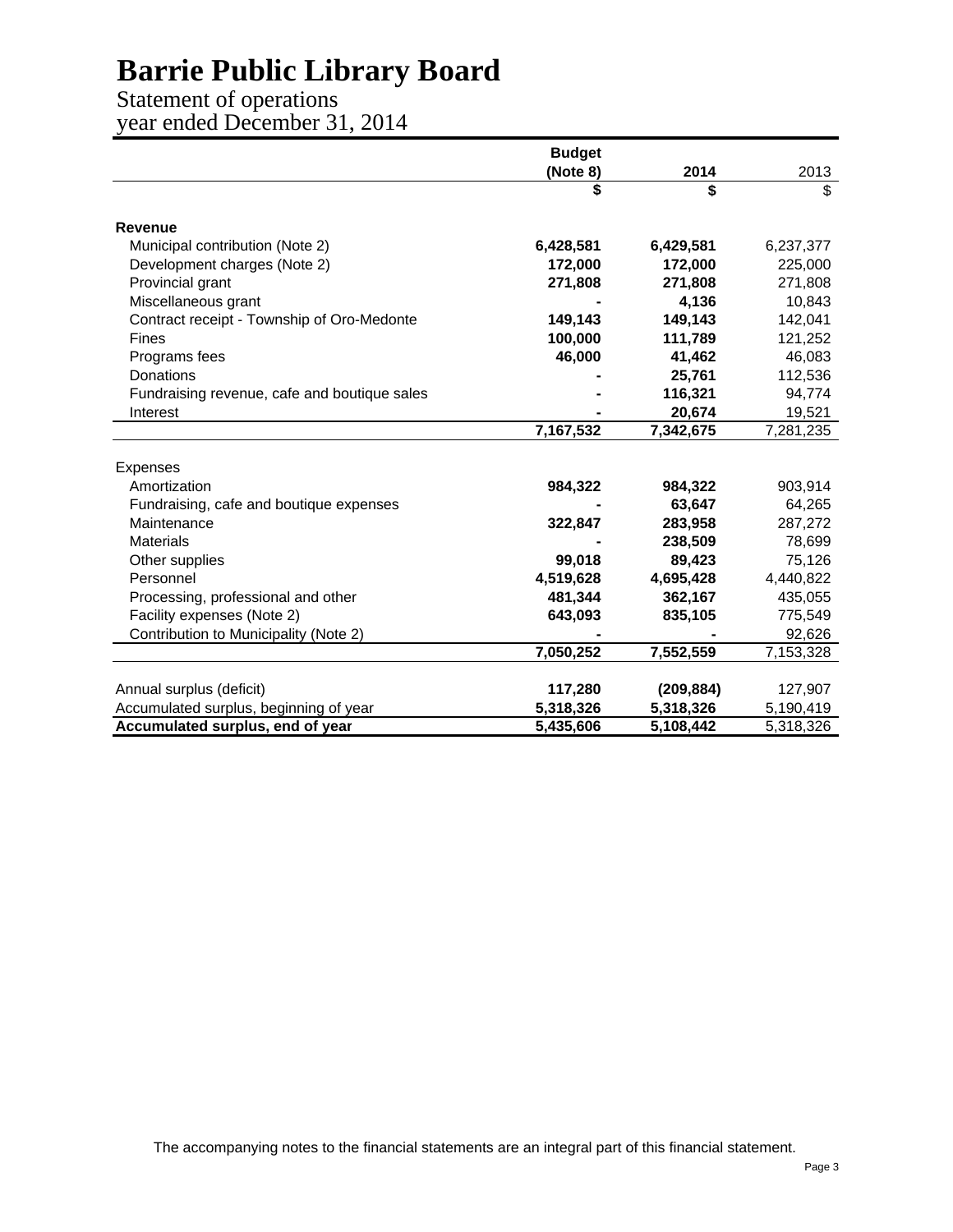Statement of change in net financial assets year ended December 31, 2014

|                                         | <b>Budget</b> |            |               |
|-----------------------------------------|---------------|------------|---------------|
|                                         | (Note 8)      | 2014       | 2013          |
|                                         | S             | S          | \$            |
| <b>Annual surplus (deficit)</b>         | 117,280       | (209,884)  | 127,907       |
| Acquisition of tangible capital assets  | (1, 271, 113) | (895, 438) | (1, 294, 741) |
| Amortization of tangible capital assets | 984,322       | 984,322    | 903,914       |
|                                         | (169, 511)    | (121,000)  | (262, 920)    |
| Increase in prepaid expenses            |               | 64,496     | (33, 509)     |
| Net change in net financial assets      | (169, 511)    | (56, 504)  | (296,429)     |
| Net financial assets, beginning of year | 346,593       | 346,593    | 643,022       |
| Net financial assets, end of year       | 177,082       | 290,089    | 346,593       |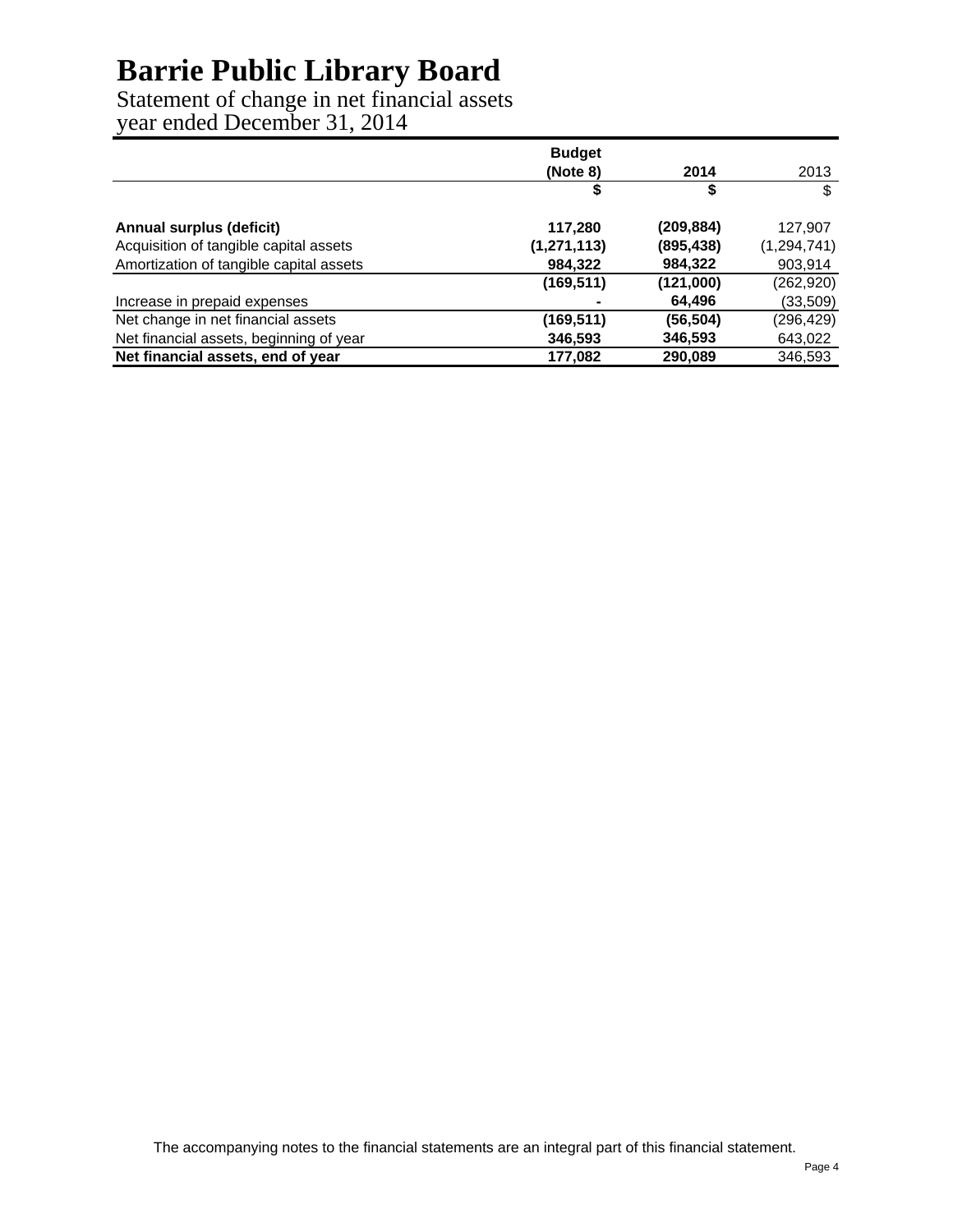Statement of financial position

as at December 31, 2014

|                                                         | 2014      | 2013      |
|---------------------------------------------------------|-----------|-----------|
|                                                         | \$        | \$        |
| <b>Financial assets</b>                                 |           |           |
| Cash                                                    | 1,360     | 1,465     |
| Accounts receivable                                     | 143,004   | 457,927   |
| Due from The Corporation of the City of Barrie (Note 2) | 1,241,059 | 813,813   |
|                                                         | 1,385,423 | 1,273,205 |
| Liabilities                                             |           |           |
| Accounts payable and accrued liabilities                | 297,539   | 265,021   |
| Employee future benefits liability (Note 3)             | 747,522   | 604,659   |
| Deferred revenue                                        | 50,273    | 56,932    |
|                                                         | 1,095,334 | 926,612   |
| Net financial assets                                    | 290,089   | 346,593   |
| <b>Non-financial assets</b>                             |           |           |
| Tangible capital assets (Note 4)                        | 4,806,314 | 4,895,198 |
| Prepaid expenses                                        | 12,039    | 76,535    |
|                                                         | 4,818,353 | 4,971,733 |
| <b>Accumulated surplus (Note 5)</b>                     | 5,108,442 | 5,318,326 |
| Approved on behalf of the Board                         |           |           |

\_\_\_\_\_\_\_\_\_\_\_\_\_\_\_\_\_\_\_\_\_\_\_\_\_\_\_\_\_\_\_\_\_\_\_ Trustee

 $\_$  Trustee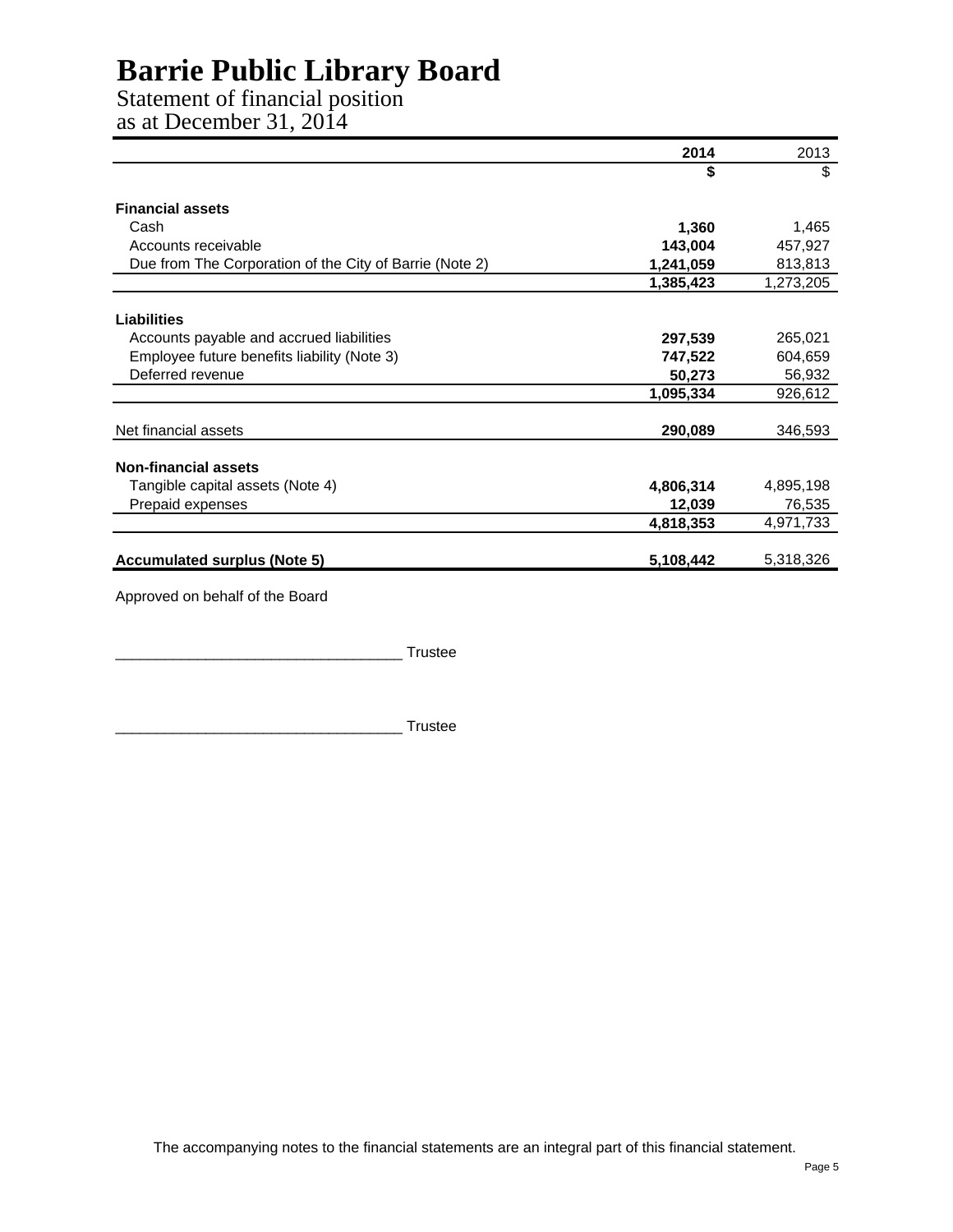Statement of cash flows year ended December 31, 2014

|                                                           | 2014       | 2013          |
|-----------------------------------------------------------|------------|---------------|
|                                                           | \$         | \$            |
| <b>Operating activities</b>                               |            |               |
| Annual (deficit) surplus                                  | (209, 884) | 127,907       |
| Item not involving cash                                   |            |               |
| Amortization                                              | 984,322    | 903,914       |
|                                                           | 774,438    | 1,031,821     |
| Change in non-cash operating balances                     |            |               |
| Accounts receivable                                       | 314,923    | (20, 221)     |
| Due from The Corporation of the City of Barrie            | (427, 246) | 247,206       |
| Prepaid expenses                                          | 64,496     | (33,509)      |
| Accounts payable and accrued liabilities                  | 32,518     | 22,407        |
| Deferred revenue                                          | (6, 659)   |               |
| Employee future benefits liability                        | 142,863    | 47,427        |
|                                                           | 895,333    | 1,295,131     |
| <b>Capital activity</b>                                   |            |               |
| Acquisition of tangible capital assets (net of transfers) | (895,438)  | (1, 294, 741) |
| Net change in cash                                        | (105)      | 390           |
| Cash, beginning of year                                   | 1,465      | 1,075         |
| Cash, end of year                                         | 1,360      | 1,465         |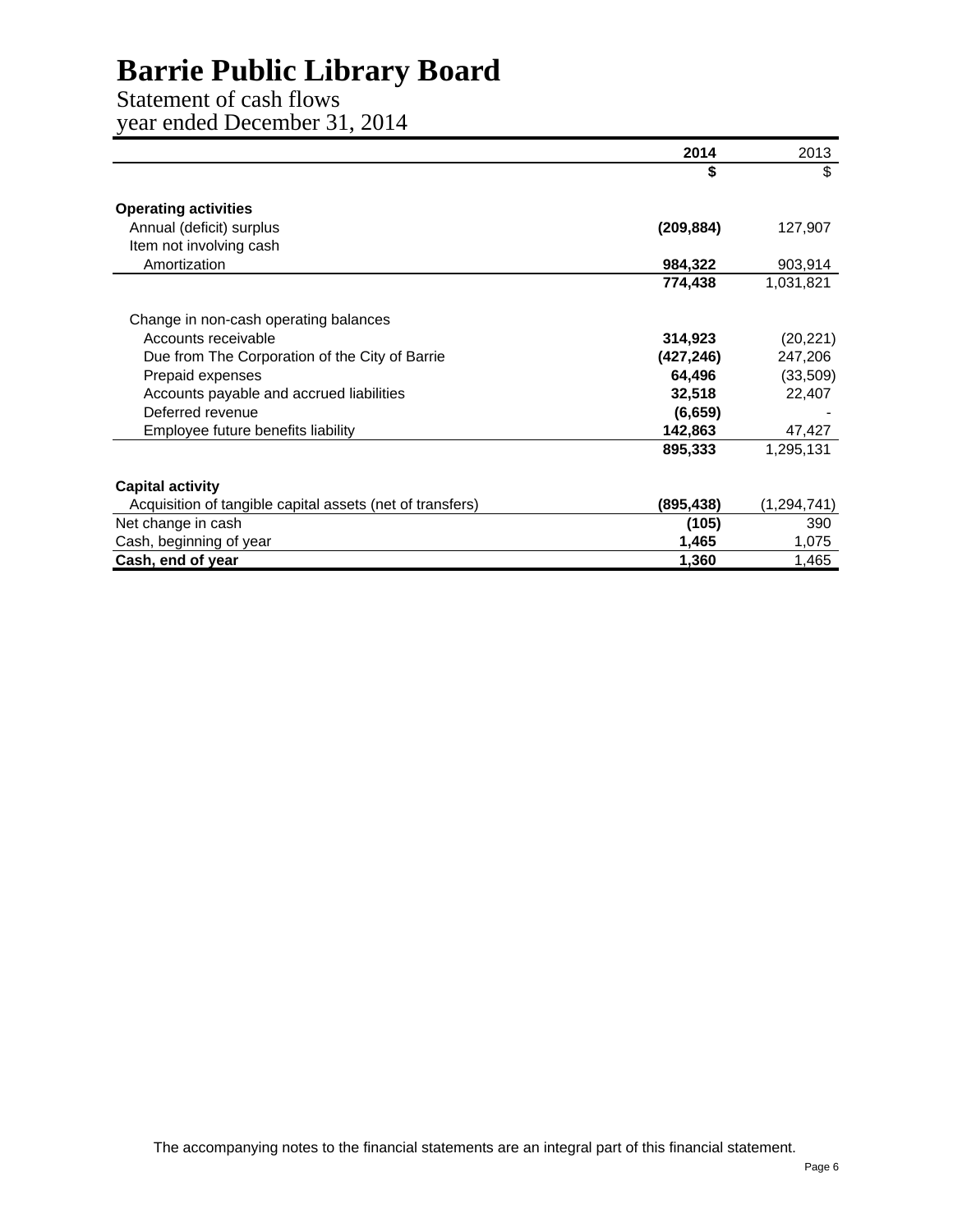Notes to the financial statements December 31, 2014

#### **1. Summary of significant accounting policies**

#### *Management's responsibility for the financial statements*

The financial statements of the Barrie Public Library Board ("Board") are the responsibility of management. They have been prepared in accordance with Canadian public sector accounting standards. The Board is a registered charity and as such, is exempt from income tax under the Canadian Income Tax Act, and may issue income tax receipts to donors. Its primary role is to provide library services to the general public.

#### *Accrual basis of accounting*

Revenues and expenditures are reported on the accrual basis of accounting. The accrual basis of accounting recognizes revenues in the period in which the transactions or events occurred that give rise to the revenue; expenditures are recognized in the period that the goods or services are acquired and a legal liability is incurred or transfers are due.

#### *Deferred revenue*

Funds received for specific purposes which are externally restricted by agreement and are not available for general Board purposes are accounted for as deferred revenue on the statement of financial position. The revenue is recognized in the statement of operations in the year in which it is used for the specified purpose.

#### *Tangible capital assets*

Tangible capital assets are recorded at cost less accumulated amortization. Cost includes all costs directly attributable to acquisition or construction of the tangible capital asset including, but not limited to transportation costs, installation costs, design and engineering fees, legal fees and site preparation costs. Contributed tangible capital assets are recorded at their fair value at the time of their donation, with a corresponding amount recorded as revenue.

Amortization is recorded on a straight-line basis over the estimated life of the tangible capital asset commencing in the year following that in which the asset is available for productive use as follows:

| Collections                   | 7 years       |
|-------------------------------|---------------|
| Computer equipment            | 3 to 5 years  |
| <b>Furniture and fixtures</b> | 5 to 10 years |

#### *Tangible capital assets under construction*

Tangible capital assets under construction are recorded at cost. When construction is completed, the tangible capital assets under construction will be transferred to capital assets and amortized based on classification.

#### *Revenue recognition*

Revenues are recognized as follows:

- (a) Development charges are recognized when required expenditures occur;
- (b) Revenue from the Contract receipt Township of Oro-Medonte is recognized on a quarterly basis when due;
- (c) Fine revenue is recognized when collected;
- (d) Fees for programs and services are recognized over the period of service or when the related expenditures occur;
- (e) Donations and fundraising revenue are recognized when collected; and
- (f) Interest income is recognized as it is earned.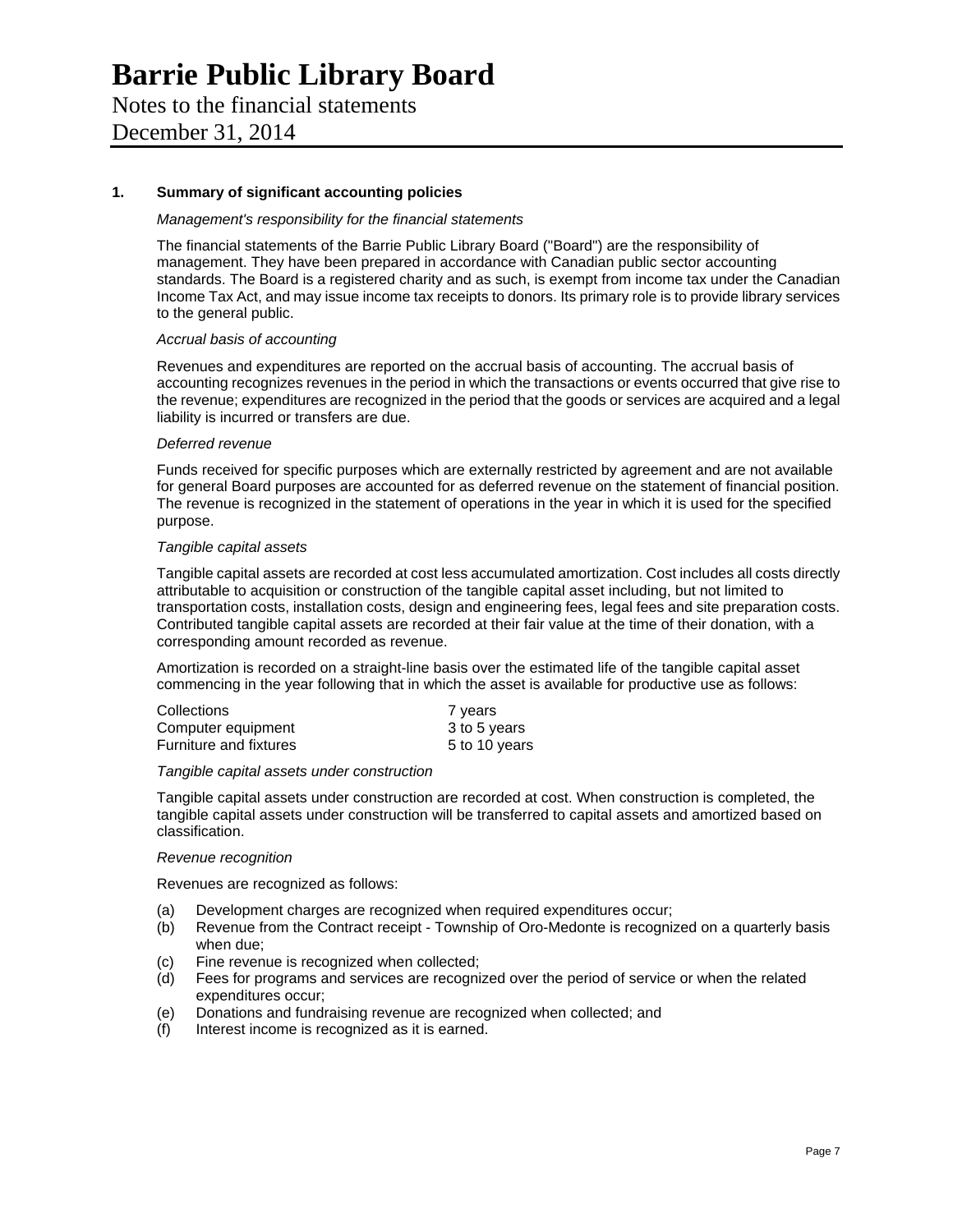### **Barrie Public Library Board**  Notes to the financial statements

December 31, 2014

#### **1. Summary of significant accounting policies (continued)**

#### *Government transfers*

The City provides funding to the Board for both operating and capital expenditures such as refurbishment, replacement and major repairs and maintenance to the Library buildings. Government transfer payments from the City of Barrie and Provincial grants are recognized in the financial statements in the year in which the payment is authorized and the events giving rise to the transfer occur, performance criteria are met, and a reasonable estimate of the amount can be made. Funding that is stipulated to be used for specific purposes is only recognized as revenue in the fiscal year that the related expenses are incurred or services performed If funding is received for which the related expenses have not yet been incurred or services performed, these amounts are recorded as a liability at year end.

#### *Pension plan*

The Board is an employer member of the Ontario Municipal Employee Retirement Fund (OMERS), which is a multi-employer, defined benefit pension plan. The Board of Trustees, representing plan members and employers, is responsible for overseeing the management of the pension plan, including investment of assets and administration of the benefits. The Board has adopted defined contribution plan accounting principles for this Plan because insufficient information is available to apply defined benefit plan accounting principles. The Board records as pension expense employer contributions paid or payable in the year.

#### *Other employee benefit plans*

The Board provides other future benefits to specified employee groups. These benefits include life insurance, health care benefits, sick days and worker's compensation benefits. The Board has adopted the following policies with respect to accounting for these employee benefits:

(a) The costs of self-insured sick days and other employee future benefit plans are actuarially determined using management's best estimates of salary escalation, retirement ages of employees, accumulated sick days at retirement, insurance and health care cost trends, disability recovery rates, long-term inflation rates and discount rates.

For self-insured other employee benefits that vest or accumulate over the periods of service provided by employees such as insurance, dental and medical benefits for retirees, or certain sick leave amounts, the cost is actuarially determined using the projected benefit method prorated on services. Under this method, the benefit costs are recognized over the expected average service life of the employee group. Any actuarial gains and losses related to the past service of employees are amortized over the expected average remaining service life of the employee group.

For self-insured benefit obligations that arise from specific events that occur from time to time, such as long-term disability, the cost is recognized in the year in which it occurs.

(b) Vacation and lieu time entitlements are accrued for as entitlements are earned.

#### *Use of estimates*

The preparation of financial statements in accordance with Canadian public sector accounting standards requires management to make estimates and assumptions that affect the reported amounts of assets and liabilities at the date of the financial statements, and the reported amounts of revenues and expenses during the reporting period. The principal estimates in the preparation of the financial statements are the employee future benefits payable and the useful life and valuation of tangible capital assets. Actual results could differ from management's best estimates as additional information becomes available in the future.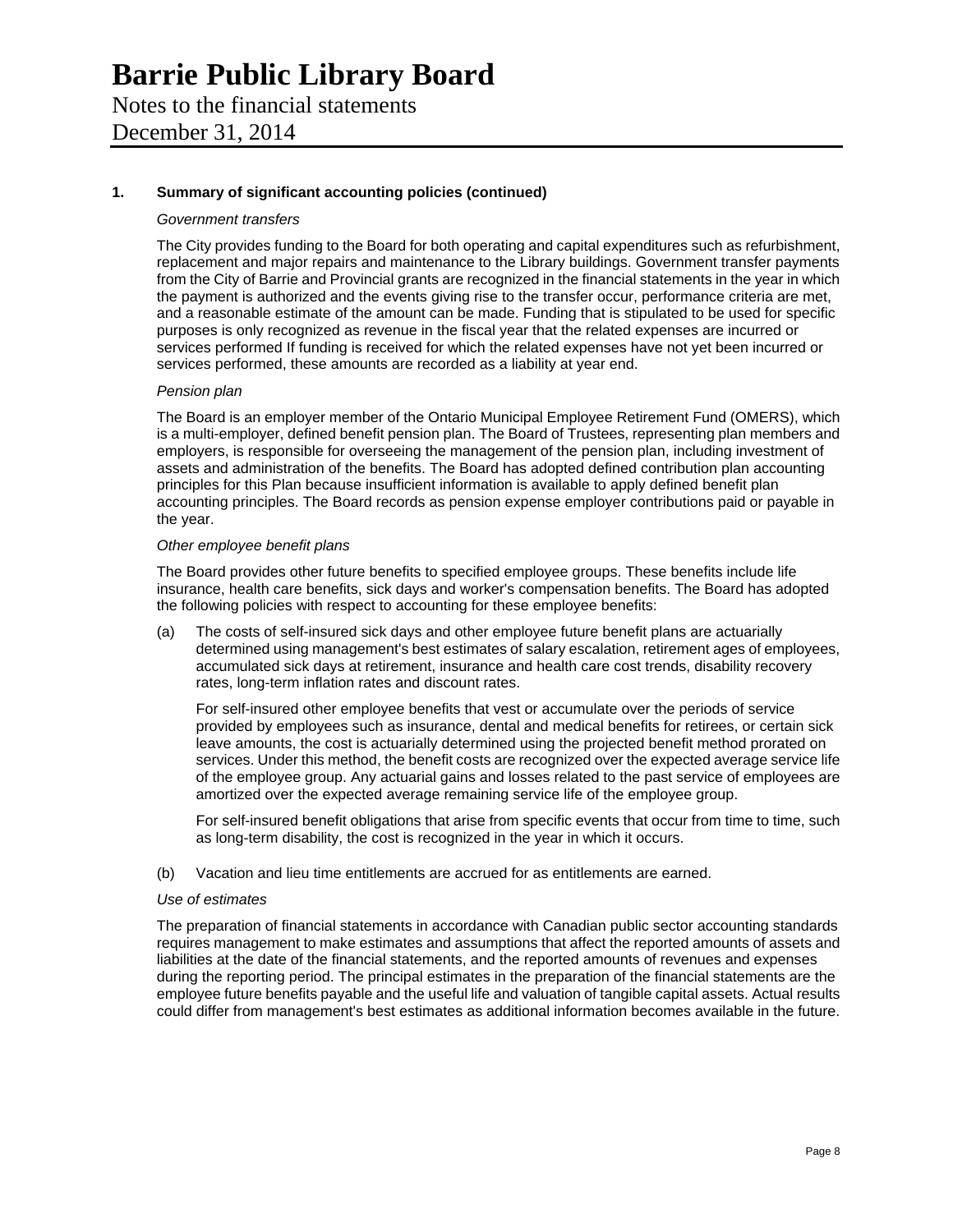### Notes to the financial statements

December 31, 2014

#### **2. Due from the Corporation of the City of Barrie**

The following table summarizes the transactions with the Corporation of the City of Barrie for the year:

|                              | 2014      | 2013      |
|------------------------------|-----------|-----------|
|                              | \$        | \$        |
| Revenue                      |           |           |
| Municipal operating grant    | 6,429,581 | 6,237,377 |
| Development charges          | 172,000   | 225,000   |
|                              | 6,601,581 | 6,462,377 |
|                              |           |           |
| Expenses                     |           |           |
| Rent                         | 835,105   | 775,549   |
| Contribution to municipality |           | 92,626    |
|                              | 835,105   | 868,175   |
|                              |           |           |

During the year, the Board transferred \$Nil (2013 - \$92,626) to the Corporation of the Barrie for the Painswick Library branch capital project.

The balance due from the Corporation of the City of Barrie in the amount of \$1,241,059 (2013 - \$813,813) is non-interest bearing, unsecured, with no fixed terms of repayment and has arisen from transactions listed above and amounts paid on behalf of the Barrie Public Library Board. The transactions are measured at the exchange amount.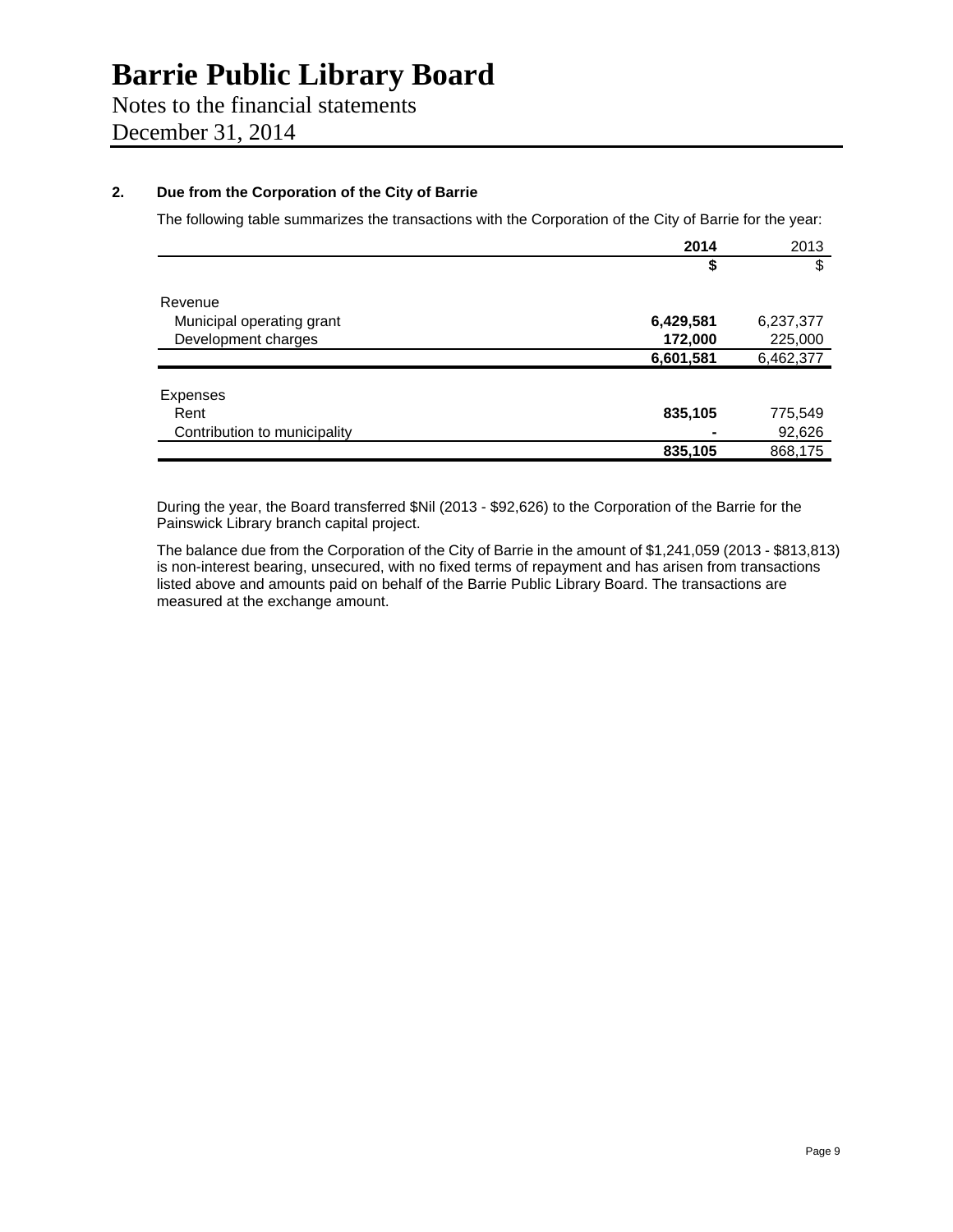### Notes to the financial statements

December 31, 2014

#### **3. Employee future benefits liability**

|                                                            | 2014    | 2013     |
|------------------------------------------------------------|---------|----------|
|                                                            | \$      | \$       |
| Retirement gratuity benefit <b>accrued</b> obligation      | 270,754 | 303,719  |
| Post retirement benefits <b>accrued</b> benefit obligation | 340,960 | 255,527  |
| Sick leave benefits <b>accrued</b> benefit obligation      | 93,905  | 68,808   |
| Unamortized net actuarial gain (loss)                      | 41,903  | (23,395) |
| Employee future benefits liability                         | 747,522 | 604,659  |
| Information about post retirement benefits is as follows:  |         |          |
|                                                            | 2014    | 2013     |
|                                                            | \$      | \$       |
| Current year benefit cost                                  | 150,091 | 18,992   |
| Interest on accrued benefit obligation                     | 10,516  | 9,538    |
| Employee future benefit expense                            | 160,607 | 28,530   |
| Information about compensated absences is as follows:      |         |          |
|                                                            | 2014    | 2013     |
|                                                            | \$      | \$       |
| Current year benefit cost                                  | 19,828  | 18,996   |
| Interest on accrued benefit obligation                     | 14,308  | 14,206   |
| Amortization of actuarial loss                             | 2,250   | 2,250    |
| Employee compensated absences expense                      | 36,386  | 35,452   |

The Board has established reserves to mitigate the future impact of the sick leave obligation as detailed on the schedule of reserve in Note 5. The balance of the sick leave reserve is \$134,483 (2013 - \$129,483).

The amount of benefits paid during the year was \$49,483 (2013 - \$12,654) for compensated absence benefits and \$4,647 (2013 - \$3,901) for post-retirement benefits.

Long-term disability benefits are available to employees as discussed in the significant accounting policies. As of December 31, 2014 there is no liability recorded as the benefits are event-driven and there have not been any events which would indicate a liability is required.

#### *Retirement benefits*

#### Retirement pay

Certain groups of employees who retire under the provisions of OMERS are entitled to retirement gratuities. The amount of the gratuities paid at retirement is based on their salary, accumulated sick days, and years of service at retirement. The benefit costs and liabilities recorded are based on an actuarial valuation prepared by an independent firm. The date of the last actuarial valuation was as of December 31, 2014.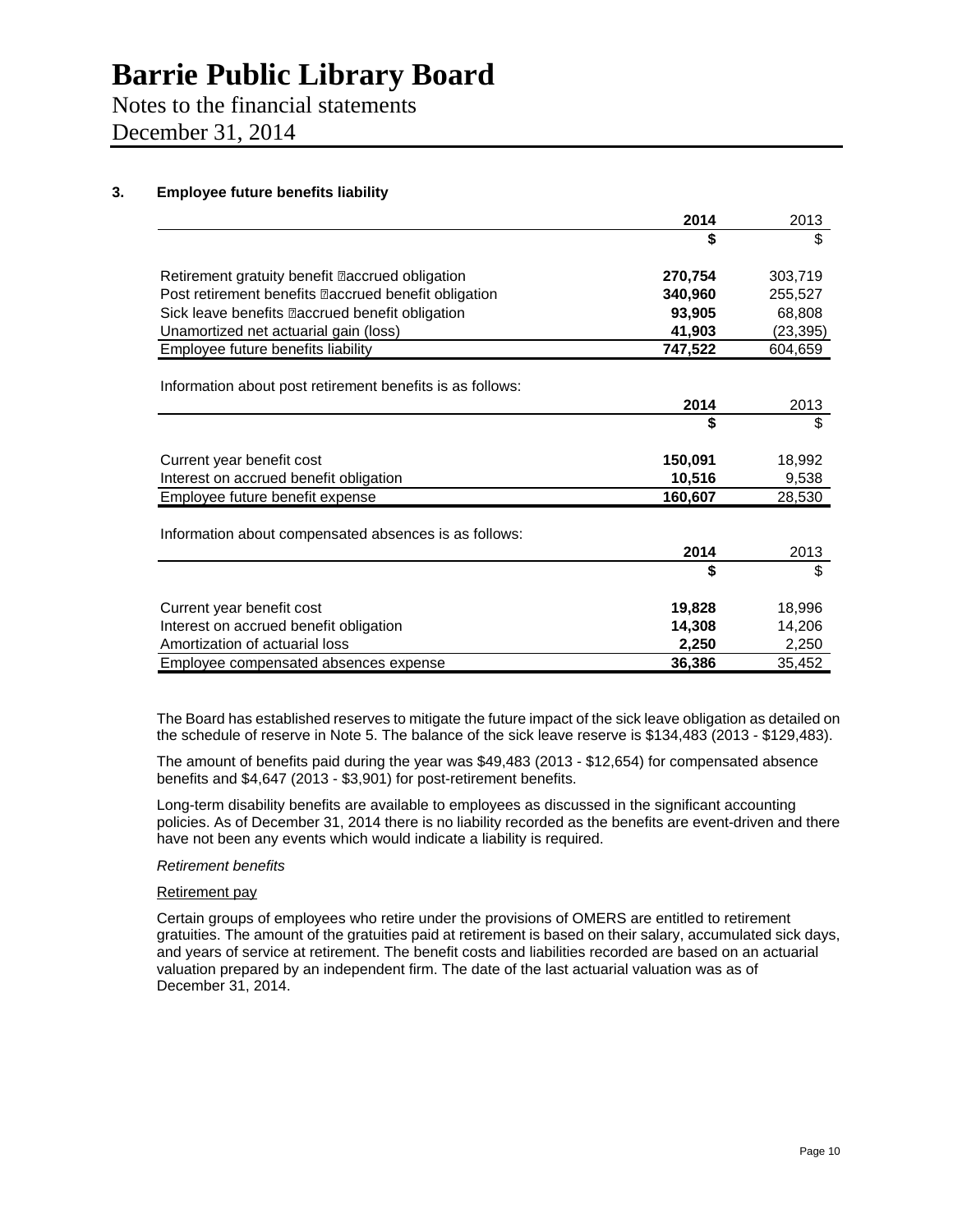### Notes to the financial statements

December 31, 2014

#### **3. Employee future benefits liability (continued)**

*Retirement benefits (continued)* 

#### Sick leave benefits

The Board provides paid sick leave that can be carried forward up to a maximum defined by the employee group. The benefit costs and liabilities recorded for these benefits in 2014 are based on an actuarial valuation prepared by an independent firm. The date of the last actuarial valuation was as of December 31, 2014.

The accrued benefit obligations for the Board's employee future benefit plans as at December 31, 2014 are based on actuarial valuations for accounting purposes as at December 31, 2014. These actuarial valuations were based on assumptions about future events. The economic assumptions used in these valuations are the Board's best estimates of expected rates of:

|                                         | 2014       | 2013        |
|-----------------------------------------|------------|-------------|
|                                         | %          | %           |
| Expected future inflation rates         | 2.0        | 2.0         |
| Expected wage and salary increases      | 2.5        | 3.0         |
| Discount on accrued benefit obligations | 3.6        | 4.0         |
| Health care costs escalation            | 4.0 to 8.5 | 4.0 to 10.5 |
| Dental costs escalation                 | 3.5 to 4.5 | 3.5 to 6.5  |

#### **4. Tangible capital assets**

|                                       |                    |                 | <b>Furniture</b> |           |
|---------------------------------------|--------------------|-----------------|------------------|-----------|
|                                       |                    | <b>Computer</b> | and              | 2014      |
|                                       | <b>Collections</b> | equipment       | fixtures         | Total     |
|                                       | \$                 | \$              | \$               | \$        |
| Cost, beginning of year               | 6,049,226          | 297,379         | 1,355,557        | 7,702,162 |
| Additions                             | 756,667            | 49,955          | 88,816           | 895,438   |
| Less: disposals                       | 532.405            | 106,512         | 13.477           | 652,394   |
| Cost, end of year                     | 6,273,488          | 240,822         | 1,430,896        | 7,945,206 |
| Accumulated amortization,             |                    |                 |                  |           |
| beginning of year                     | 2,358,734          | 172,618         | 275,612          | 2,806,964 |
| Amortization                          | 791,232            | 61.559          | 131,531          | 984.322   |
| Less: disposals                       | 532.405            | 106,512         | 13,477           | 652,394   |
| Accumulated amortization, end of year | 2,617,561          | 127,665         | 393,666          | 3,138,892 |
| Net carrying amount, end of year      | 3,655,927          | 113,157         | 1.037.230        | 4.806.314 |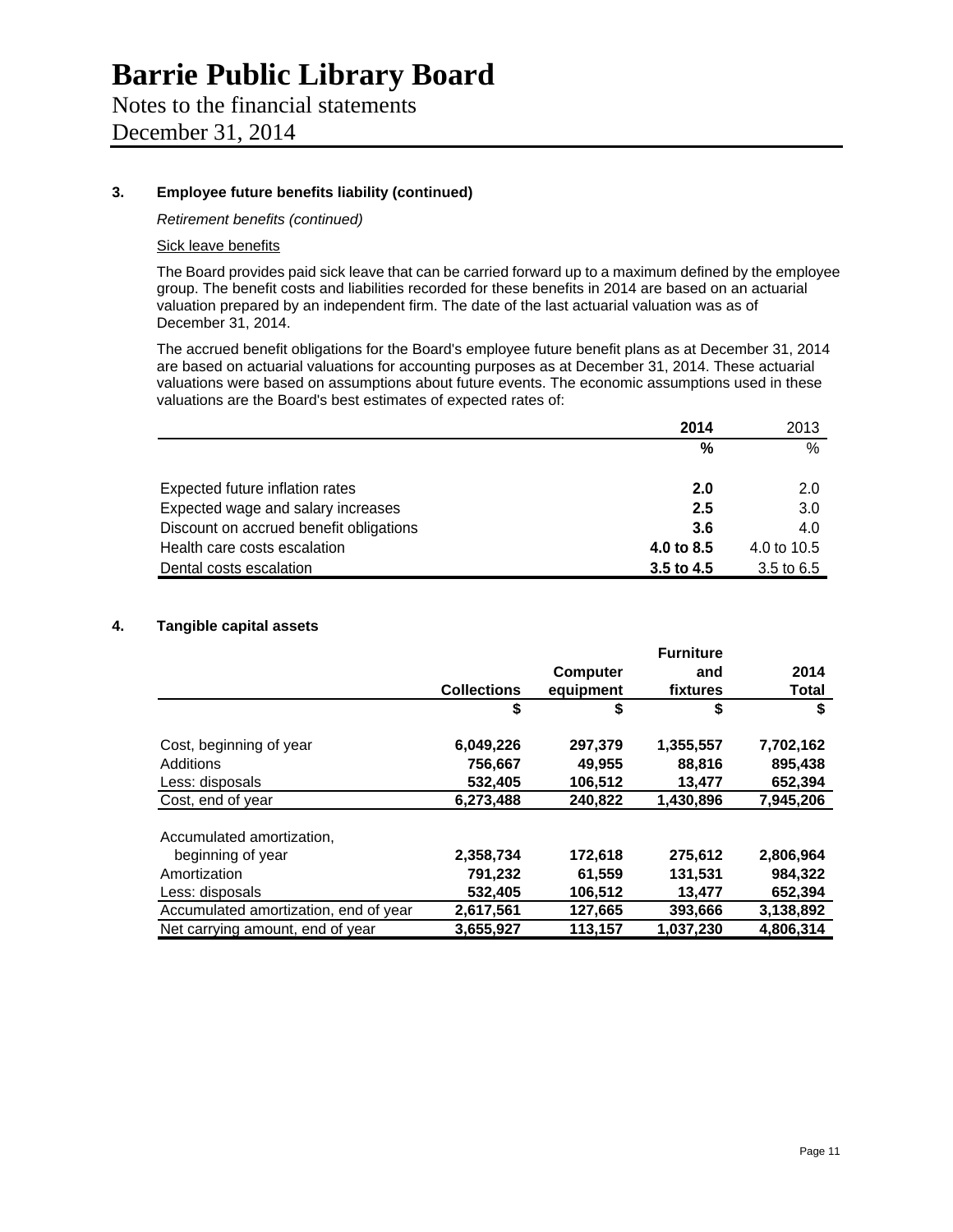Notes to the financial statements

December 31, 2014

#### **4. Tangible capital assets (continued)**

|                                       |             |           | Furniture |           |
|---------------------------------------|-------------|-----------|-----------|-----------|
|                                       |             | Computer  | and       | 2013      |
|                                       | Collections | equipment | fixtures  | Total     |
|                                       | \$          | S         | \$        | \$        |
| Cost, beginning of year               | 5,510,058   | 265,006   | 1,123,432 | 6,898,496 |
| Additions                             | 986.995     | 54.469    | 253.277   | 1,294,741 |
| Less: disposals                       | 447.827     | 22,096    | 21,152    | 491,075   |
| Cost, end of year                     | 6.049.226   | 297,379   | 1,355,557 | 7,702,162 |
| Accumulated amortization,             |             |           |           |           |
|                                       |             |           |           |           |
| beginning of year                     | 2,080,272   | 124,641   | 189,212   | 2,394,125 |
| Amortization                          | 726,289     | 70,073    | 107,552   | 903,914   |
| Less: disposals                       | 447.827     | 22.096    | 21.152    | 491.075   |
| Accumulated amortization, end of year | 2,358,734   | 172,618   | 275,612   | 2,806,964 |
| Net carrying amount, end of year      | 3,690,492   | 124,761   | 1,079,945 | 4,895,198 |

The carrying amount of tangible capital assets not being amortized because they are under construction is \$Nil (2013 - \$Nil). These items are not recognized as tangible capital assets in the financial statements because a reasonable estimate of future benefits associated with such property cannot be made.

#### **5. Accumulated surplus**

The Board aggregates its accumulated surplus into the following categories:

|                                        | 2014        | 2013        |
|----------------------------------------|-------------|-------------|
|                                        | \$          | S           |
| Investment in tangible capital assets  | 4,806,314   | 4,895,198   |
| Current funds                          | (1,541,701) | (1,276,730) |
| Reserves                               |             |             |
| Vested sick leave benefits reserve     | 134,483     | 129.483     |
| Future capital expenditures reserves   | 1,382,590   | 1,247,836   |
| Future collection acquisitions reserve | 326,756     | 322,539     |
|                                        | 5,108,442   | 5,318,326   |

The investment in tangible capital assets represents amounts already spent and invested in infrastructure and other non-financial assets.

Reserve funds represent funds set aside by resolution of the Board of Trustees for specific purposes.

The Corporation of the City of Barrie calculates interest on the reserve funds based on a variable interest rate. This interest is credited to the reserves on a monthly basis. The rate for 2014 was 1.28% (2013 - 1.28%).